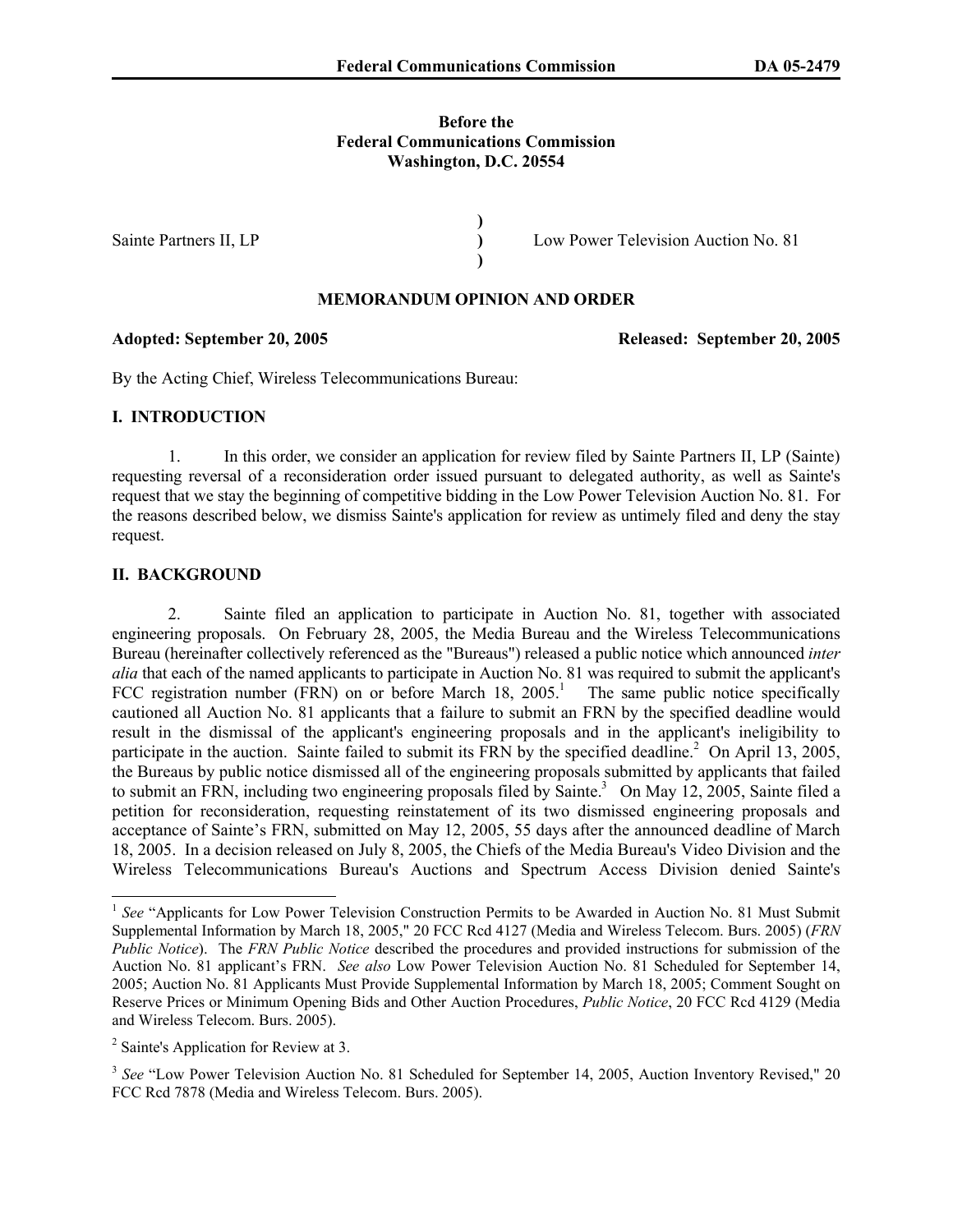reconsideration petition.<sup>4</sup> On August 10, 2005, Sainte filed an application for review, requesting grant of its petition for reconsideration and reinstatement, reinstatement of its two dismissed engineering proposals, and restoration of Sainte's eligibility to participate in Auction No. 81.<sup>5</sup> Also on August 10, 2005, Sainte filed a Request for Stay of Auction No. 81.6

### **III. DISCUSSION**

 $\overline{a}$ 

3. Any person aggrieved by any action taken under delegated authority is permitted by 47 U.S.C. § 155(c)(4) to file an application for review within the time specified and in such manner as the Commission may prescribe. The Commission prescribed the time period for filing applications for review in 47 C.F.R. § 1.115. According to 47 C.F.R. § 1.115(d),<sup>7</sup> an application for review must be filed within thirty days of public notice of such action, as that date is defined by 47 C.F.R.  $\S$  1.4(b).<sup>8</sup> For calculating Sainte's filing deadline, the release of the *Reconsideration Decision* on July 8, 2005 constituted public notice of the action taken by the two divisions on delegated authority.<sup>9</sup> Because the thirty-day period for filing an application for review began on July 9, 2005, Sainte was required to file its application for review no later than August 8,  $2005<sup>10</sup>$  Sainte did not file its application for review until August 10, 2005, two days late.

4. Contrary to the assertion made in its pleading,<sup>11</sup> we find that Sainte's application for review was late-filed, and thus does not comply with Section 1.115(d). We are not persuaded that the

<sup>7</sup> In pertinent part, 47 C.F.R. § 1.115(d) provides: "[T]he application for review and any supplemental thereto shall be filed within 30 days of public notice of such action, as that date is defined in section 1.4(b). . . ."

 $8 \text{ In pertinent part, } 47 \text{ C.F.R. } \S 1.4(b)(2) \text{ provides: }$ 

Unless otherwise provided, the first day to be counted when a period of time begins with an action taken by . . . Commission . . . staff pursuant to delegated authority is the *day after the day* in which public notice of that action is given. . . . [I]t is immaterial whether the first day is a "holiday." For purposes of this section, the term *public notice* means the date of any of the following events: . . . (2) For non-rulemaking documents released by the Commission or staff . . . the release date.

(emphasis in original.)

<sup>9</sup> As specified in 47 C.F.R. § 1.4(b)(2), the release date is the public notice date for non-rulemaking documents. Applications of Transit Mix Concrete and Material Co., *Memorandum Opinion and Order*, 16 FCC Rcd 15005, 15008 ¶ 8 (2001) (*Transit Mix*). "Applications for Review must be filed within thirty days of public notice, which means the release date for non-rulemaking document." Charles T. Crawford, *Order*, 17 FCC Rcd 2014, 2018 ¶ 11 (2002). "Filings after this time period are untimely and are dismissed without consideration." *Transit Mix*, 16 FCC Rcd at 15008 ¶ 8.

<sup>10</sup> Beginning to count on July 9, the thirtieth day as prescribed by 47 C.F.R. § 1.4(b)(2) was Sunday, August 7, 2005. Pursuant to 47 C.F.R. §§ 1.4(e) and (j), Sainte's filing deadline was Monday, August 8, 2005.

<sup>11</sup> Sainte's statements on this topic are limited to two sentences in a footnote. "The Letter appeared on Public Notice July 11, 2005. Accordingly, this application for review is timely." Sainte Application for Review at 1 n.1. However, there was no Commission document entitled "Public Notice" issued for the Sainte Reconsideration Decision. If Sainte is asserting that the "Daily Digest" issued on July 11, 2005 is a Commission document entitled "Public Notice" for purposes of Section 1.4(b), Sainte's argument fails. *Microwave Communications, Inc. v. FCC*, 515 F.2d 385, 394, 395 (D.C. Cir. 1974) (finding significant, for purposes of determining a filing deadline, the (continued....)

<sup>4</sup> Letter to Gregg P. Skall, Esq., DA 05-1919 (Video and Auctions Divs. July 8, 2005) (*Reconsideration Decision*). After its release, a copy of this decision was sent by facsimile to Mr. Skall on July 8, 2005.

<sup>&</sup>lt;sup>5</sup> Sainte's Application for Review at 9-10.

<sup>6</sup> Sainte Request for Stay of Auction No. 81.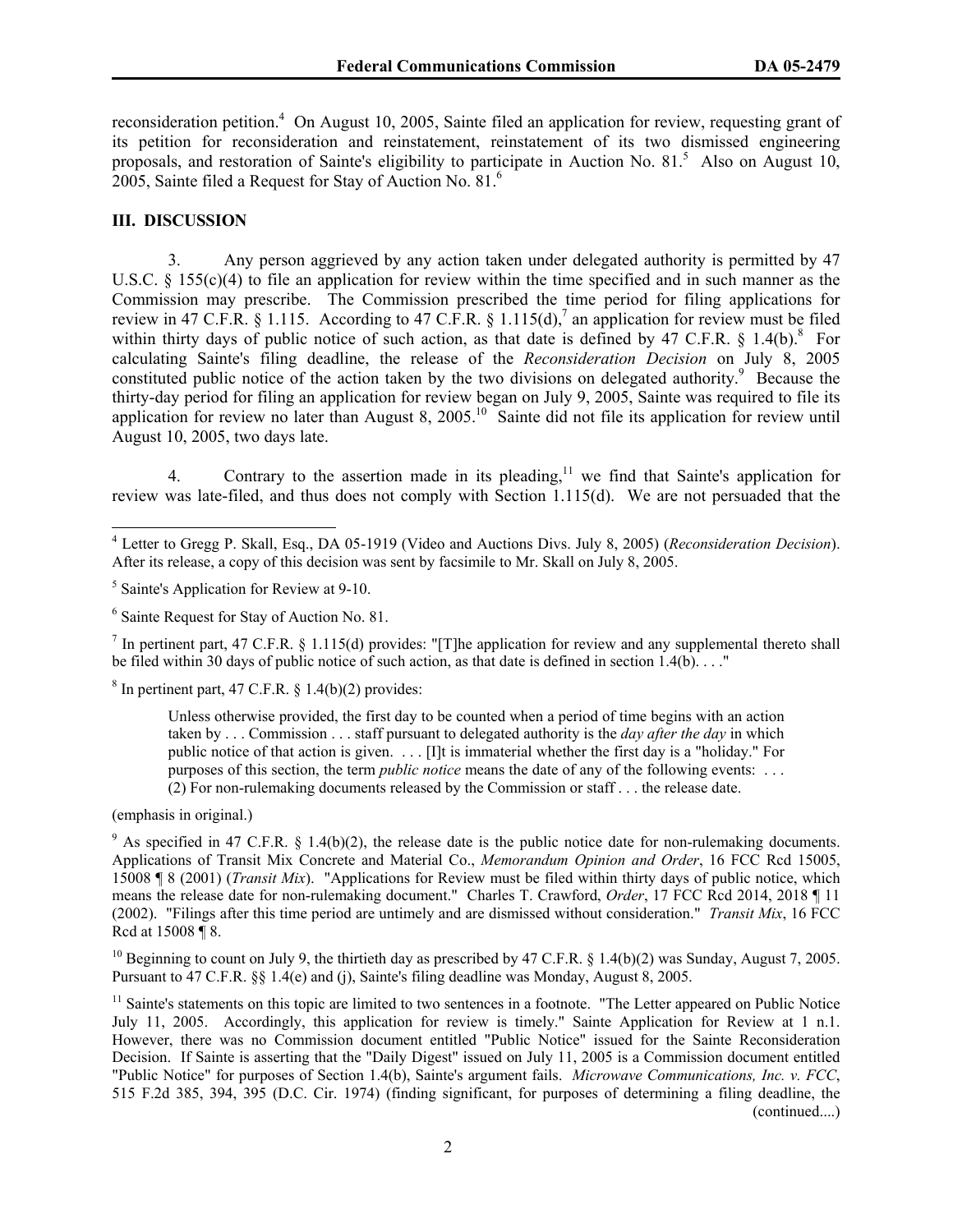public interest would be served by ignoring Sainte's failure to comply with the requirements of Section 1.115(d). The Commission has ruled previously that enforcement of the procedural rules, including periods for filing applications for review, is necessary in order to manage the agency decision-making process in an efficient manner.<sup>12</sup> Our enforcement of the Commission's procedural rules promotes orderliness and finality in the administrative process and thereby contributes to the public interest.<sup>13</sup> Therefore, we conclude that Sainte's untimely application for review must be dismissed.<sup>1</sup>

5. In its request for stay, Sainte asks us to postpone the commencement of competitive bidding in Auction No. 81, or, at a minimum, the commencement of competitive bidding for the two mutually-exclusive groups to which Sainte's two engineering proposals were assigned, "until such time as Sainte's [engineering proposals] have been restored and Sainte is able to participate in Auction [No.] 81 or until it has exhausted its rights of appeal."15 Sainte's motion is grantable if it can show that: (i) Sainte is likely to prevail on the merits; (ii) Sainte will suffer irreparable harm, absent a stay; (iii) other interested parties will not be harmed if the stay is granted; and (iv) the public interest would favor a grant of the stay.16 Sainte fails to meet the standard for a stay of Auction No. 81. Because Sainte's application for review is fatally flawed and is herein dismissed, we have already found that Sainte is not likely to prevail on the merits.<sup>17</sup> Accordingly, we need not inquire further into the other factors necessary for a grant of a stay.<sup>18</sup> For this reason, we hereby deny Sainte's stay request.<sup>19</sup>

# **IV. ORDERING CLAUSES**

 $\overline{a}$ 

<sup>12</sup> *See* Amendment of the Commission's Rules Regarding the 37.0-38.6 GHz and 38.6-40.0 GHz Bands, *Memorandum Opinion and Order*, 15 FCC Rcd 10565, 10566 ¶ 3 (2000).

<sup>13</sup> The U.S. Court of Appeals for the District of Columbia Circuit counseled the Commission not to accept such untimely submissions. "[T]his Court has . . . gone so far as to discourage the Commission from entertaining late-filed pleadings . . . . It follows that the Commission did not abuse its discretion by dismissing the untimely arguments." *BDPCS, Inc. v. FCC*, 351 F.3d 1177, 1184 (D.C. Cir. 2003) (citing *21st Century Telesis Joint Venture v. FCC*, 318 F.3d 192, 199 - 200 (D.C. Cir. 2003)).

<sup>14</sup> Pursuant to Section 0.331(c), the Wireless Telecommunications Bureau may dismiss any application for review that does not comply with the filing requirements of Section 1.115(d).

<sup>15</sup> Sainte Request for Stay of Auction No. 81 at 2.

<sup>16</sup> *See Virginia Petroleum Jobbers Assn v. FPC,* 259 F.2d 921 (D.C. Cir. 1958); *Washington Metropolitan Area Transit Commission v. Holiday Tours, Inc*., 559 F.2d 841, 843 (D.C. Cir. 1977).

 $17$  Sainte is also unlikely to prevail if it should decide to challenge our dismissal of its Application for Review on untimeliness grounds. *See BDPCS, Inc. v. FCC*, 351 F.3d 1177.

18 *See* Powell Meredith Communications Company, *Memorandum Opinion and Order*, 19 FCC Rcd 12,672, 12, 675-76 (2004) (upholding denial of motion for stay of auction where movant had not shown it would prevail on the merits).

<sup>19</sup> On July 8, 2005, prior to the release of the *Reconsideration Decision* on the same day, Sainte submitted a Petition for Postponement of Auction No. 81 Remedial Filing Window Deadline. In light of the denial of Sainte's reconsideration petition on July 8<sup>th</sup>, Sainte's postponement petition was rendered moot. Accordingly, we hereby dismiss Sainte's postponement petition. On July 8, 2005, Sainte also submitted a Request for Waiver and Reinstatement. On August 1, 2005, Sainte by letter requested withdrawal of its waiver and reinstatement request. We hereby grant Sainte's withdrawal request.

<sup>(...</sup>continued from previous page)

Commission's rules of practice which "incorporate the thesis that 'public notice' of adjudicative action is public release of the text of the adjudicatory document in its entirety," and "not a mere news summary emanating from the Commission's Information Office.")(footnotes omitted.).